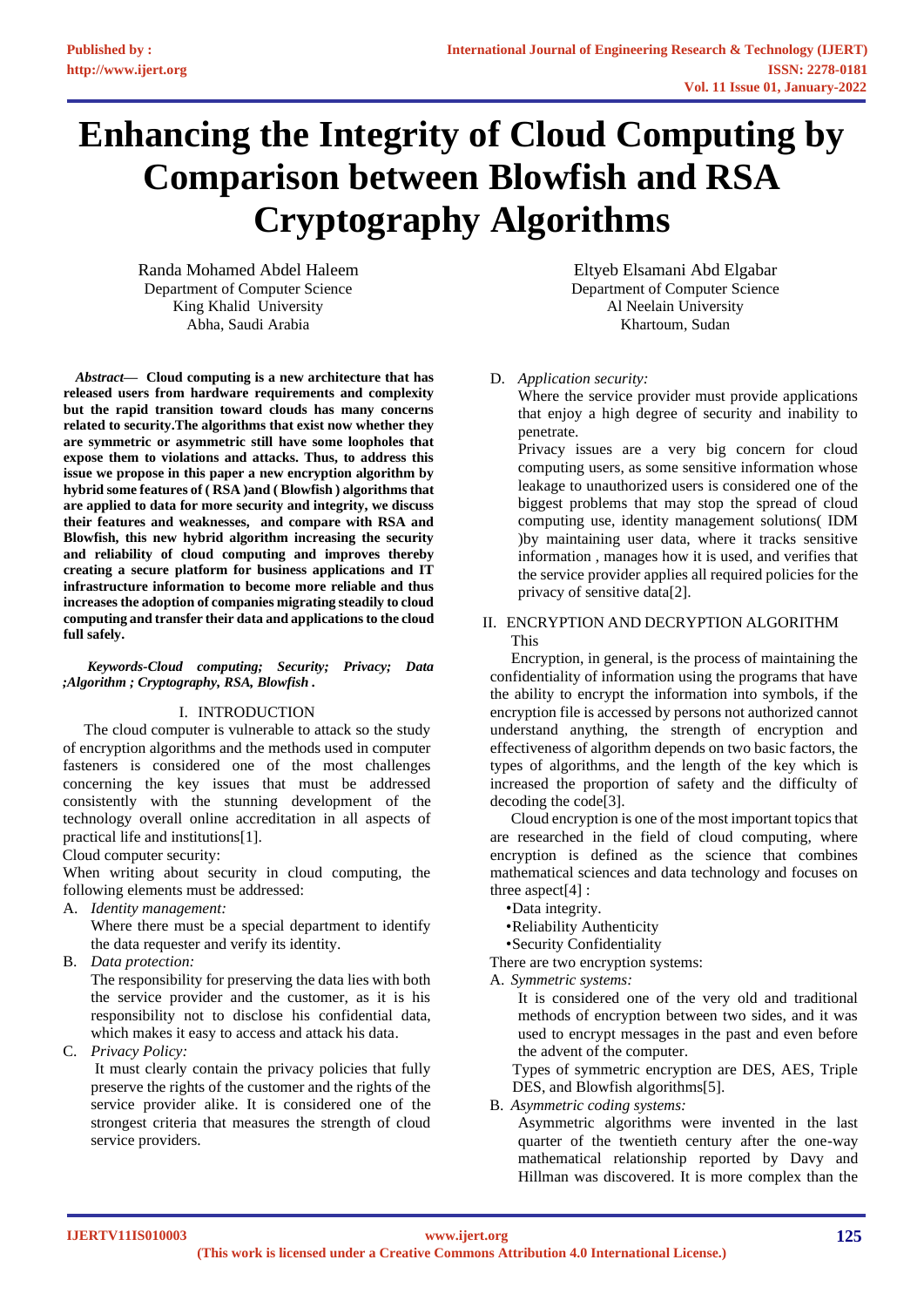symmetric algorithm and differs from symmetric algorithms in their speed of operation, the robustness of safety, and also in their suitability for some applications. In the asymmetric encryption process, data is encrypted and decrypted by two different keys, one used for encryption and the other used for decryption:

Public key: The public key is recognized by anyone and enables the person to encrypt the data.

Private key: The private key is recognized only by the designated person receiving the message and is used to decrypt and verify the authenticity of signatures.

One of the early and widely used algorithms that implement this principle is the RSA algorithm[6].

#### III. PREVIOUS STUDIES

This paper [7]proposed a modified blowfish algorithm that uses a 128-bit block size and a 128-bit key, maintaining the original structure of blowfish for a smooth migration with a reduced number of s-boxes to provide less memory consumption.

Study [8]authors design secure cloud storage for healthcare data by using a Hybrid cryptographic technique. Within this, the data are encrypted through the asymmetric algorithm, and keys are encrypted using an asymmetric algorithm. The performance evaluation, as well as the security of the proposed method, was measured and compared to an existing technique.

Study [9]designs and studies distributed RSA encryption algorithm based on the distributed file system and programming model. It is proved that the distributed encryption algorithm can optimize the operation speed and can be applied to the processing of massive data.

Study [10]proposed algorithm reduces the time of encryption and decryption processes by dividing the file into blocks and enhances the strength of the algorithm by increasing the key size. This strength paves the way to store data in the cloud by the users without any inconvenience.

#### IV. BLOWFISH AND RSA ALGORITHM

The blowfish algorithm is one of the types of symmetric encryption algorithms developed by Bruce Schneier. This algorithm can be used instead of the Data Encryption Standard (DES) because of its advantages. This algorithm takes different lengths for its key (from 32 bits to 448 bits), where the length key ranges between these two mentioned numbers. This makes it ideal and has a high speed compared to the Des algorithm. At the time of the development of this algorithm, most cryptographic algorithms were of limited use or rather protected by patents, government secrecy, or the intellectual property of the developing company, as no one could use it. However, Bruce Schneier published the blowfish algorithm as a public domain where anyone has the right to use it for free and licensed[11].

The prime factors for Blowfish include a table search, as well as the presence of the XOR function. The table includes four Xbox boxes and a description of P[12].

The Blowfish algorithm is a cryptographic code based on Feistel rounds, and the design of the F function used is equal to A so that it simplifies the principles used in DES to provide the same security quickly and more efficiently in the software.

Blowfish is a 64-bit block encoder and is suggested as an alternative to DES. Blowfish's algorithm is fast and data can be encrypted on a 32-bit microprocessor.

Among the most important of these advantages[11]:

- 1) Controls information in large parts
- 2) It consists of a block size of 64 bits.
- 3) It has an adaptive key, from 32 bits to no less than 448 bits.
- 4) Uses exceptionally straightforward operations such as XOR expansion and expansion.
- 5) Uses an easily accessible layout. This encourages examination and broadens confidence in the account.
- 6) It's fast because the algorithm rate on a 32-bit chip is 26 clock cycles per byte.
- 7) It is minimized so that it can be executed with less than 5 KB of memory.

Disadvantage of the Blowfish:

The disadvantage of the Blowfish algorithm is that it must get the person's key out of range specifically and not through the unsecured transmission channel. Each user pair needs a unique feature, so as the number of users increases, key management becomes complex. Blowfish's algorithm is not able to provide authentication to anyone who has the same key. It also has weaknesses in the decoding process over other algorithms in terms of time-consuming and stringency in throughput[11].

#### RSA Algorithm :

It is a type of asymmetric encryption algorithm that appeared in 1978. The algorithm is a public key cipher algorithm that is widely accepted and implemented by the public and is a public key cryptographic algorithm developed by Ron Rivest, Adi Shamir, and Len Adleman in 1977 ( At MIT). It can be used to encrypt/decrypt messages and digital signatures and distribute the secret key of symmetric systems. It is one of the main asymmetric cipher algorithms which use prime numbers to generate the public and private key based on mathematical functions and multiply large numbers together, and use standard exponential<sup>[13]</sup>.

RSA algorithm advantages and disadvantages:

The primary advantage of public-key encryption with the RSA algorithm is increased security and convenience: the private keys do not need to be transferred or disclosed to anyone. In a secret key system, unlike other algorithms where secret keys must be sent (either manually or over a communication channel) and then the same key is used for encryption and decryption[14].

Another key advantage of public-key systems is that they can provide indisputable digital signatures. Authentication via secret key systems requires the sharing of some confidential information and sometimes requires the trust of a third party as well. As a result, a sender can disavow a previously authenticated message by claiming that the shared key has been compromised in one way or another by one of the parties sharing the mufti. For example, the Kerberos secret key authentication system includes a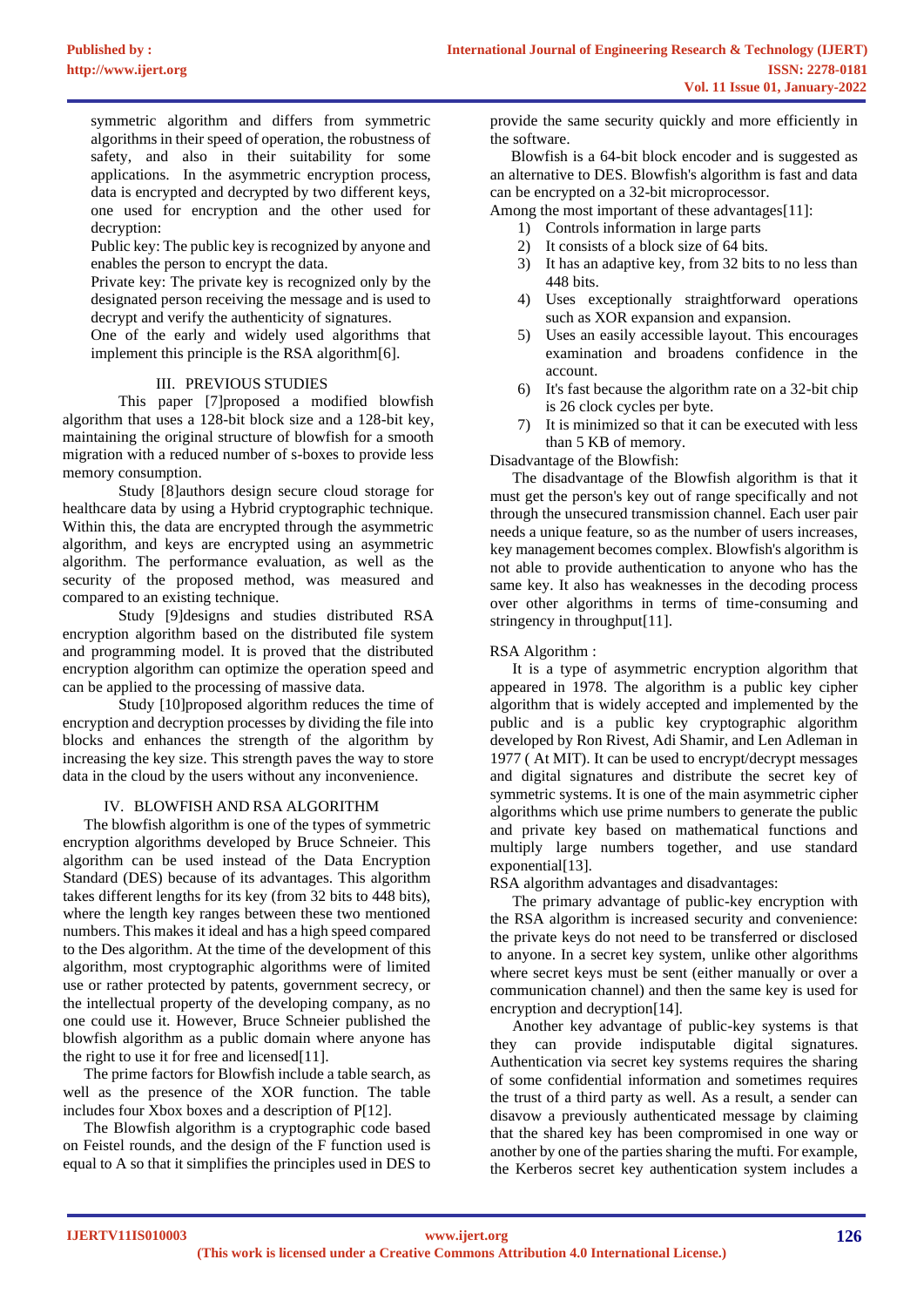central database that keeps copies of the secret keys for all users; An attack on the database would allow for widespread fraud[15].

## V. CO M PA R IS O N AND ANA L YSES O F RSA , BLOWFISH AND PROPOSED SYSTEM

The proposed system is the hybridization of RSA and Blowfish. one issue in the Blowfish algorithm is the slow time in encryption and decryption in this new proposed algorithm show in table (1) which takes the RSA techniques in generating key so the time is decreased. the other thing is the use of bigger blocks than used in blowfish which gives more security to the data than RSA and blowfish.

TABLE (1) SHOWS A COMPARISON OF THE BLOWFISH ALGORITHM WITH DIMENSIONS OF GENERAL ENCRYPTION ALGORITHMS.

| <b>Characteristic</b> | <b>Blowfish</b>                                              | <b>RSA</b>                                                                              | <b>Proposed</b><br>System                                                                     |
|-----------------------|--------------------------------------------------------------|-----------------------------------------------------------------------------------------|-----------------------------------------------------------------------------------------------|
| Speed                 | Slow<br>encryption<br>decryption<br>for<br>(1nn<br>5kb file) | in<br>Fast<br>decryption<br>and<br>$\frac{1}{2}$ encryption(0.<br>43nn for 5kb<br>file) | Medium<br>speed<br>in<br>decryption<br>and<br>$\text{encryption}(0.$<br>62nn for 5kb<br>file) |
| Memory size           | 9.38 kb                                                      | 31.5 kb                                                                                 | 6kb                                                                                           |
| Key size              | 32<br>From<br>bytes<br>to<br>448 bytes,                      | From $515$ to<br>4096                                                                   | From 16 bytes<br>to 224 bytes,                                                                |
| <b>Block Size</b>     | 64                                                           | variable-<br>block<br>length<br>sizes                                                   | 512                                                                                           |

The key size is less which takes less time and less memory and its changes every time when send the file in the cloud which gives the data strong security against many attacks.

The new proposed system generates two keys (to apply the encryption process twice) to use for the encryption and decryption process by creating an instance from the key generate class then converting keys to secret keys which is one of the RSA techniques. This is useful for raw secret keys that can be represented as a byte array and have no key parameters associated with them. when the user enters the data to be encrypted the new proposed system applies twice the encryption process. The first call to this function the first key and the plaintext are passed. The second call to this function the second key and the text that return from the first encryption process are passed.

After finishing the encryption process must reinitialize to cipher instance at decryption mode by calling init( ) Function. Init( ) function takes two parameters: Cipher modes: Specifies details about how the algorithm should decrypt. , Decryption keys.

In the decryption, the function applies two times the decryption process. The first call to this function the second key and the ciphertext are passed. The second call to this

function the first key and the text that return from the first decryption process are passed.

#### FIG 1 THE FLOWCHART OF THE PROPOSED ALGORITHM.



#### VI. CONCLUSION

The use of the cloud has become necessary for companies and organizations, large and small, and even for individuals. The innovation of encryption mechanisms and increased security is necessary to protect data within the cloud and increase confidence when moving and saving data in it.

In the proposed new algorithm which takes from Blowfish and uses the (RSA) mechanism for generated the two keys, we find the security it is increased and become more difficult to open the file by an unauthorized user and protected from the attacks.

#### VII. ACKNOWLEDGMENT

The authors would like to express their gratitude for providing administrative and technical support from King Khalid University and Al Neelain University.

#### **REFERENCES**

- [1] O. K. Kadhim, R. Yusof, H. S. Mahdi, S. S. A. Al-Shami, and S. R. Selamat, "A review study on cloud computing issues," in *Journal of Physics: Conference Series*, 2018, vol. 1018, no. 1, p. 012006.
- [2] V. Agarwal, A. K. Kaushal, and L. Chouhan, "A Survey on Cloud Computing Security Issues and Cryptographic Techniques," in *Social Networking and Computational Intelligence*, Singapore, 2020, pp. 119–134. doi: 10.1007/978-981-15-2071-6\_10.
- [3] H. Abroshan, "A Hybrid Encryption Solution to Improve Cloud Computing Security using Symmetric and Asymmetric Cryptography Algorithms," *Int. J. Adv. Comput. Sci. Appl.*, vol. 12, no. 6, 2021.
- [4] H. Tabrizchi and M. K. Rafsanjani, "A survey on security challenges in cloud computing: issues, threats, and solutions," *J. Supercomput.*, vol. 76, no. 12, pp. 9493–9532, 2020.
- [5] S. K. Singh and D. K. Singh, "Cloud computing: Security issues and challenges," *Int. J. Adv. Eng. Technol.*, vol. 10, no. 3, p. 338, 2017.
- [6] "(PDF) Data Security Protection in Cloud Computing by using Encryption."
	- https://www.researchgate.net/publication/332819788\_Data\_Security \_Protection\_in\_Cloud\_Computing\_by\_using\_Encryption (accessed Jun. 30, 2021).
- [7] T. F. G. Quilala, A. M. Sison, and R. P. Medina, "Modified blowfish algorithm," *Indones J Electr Eng Comput Sci*, vol. 11, no. 3, pp. 1027–1034, 2018.